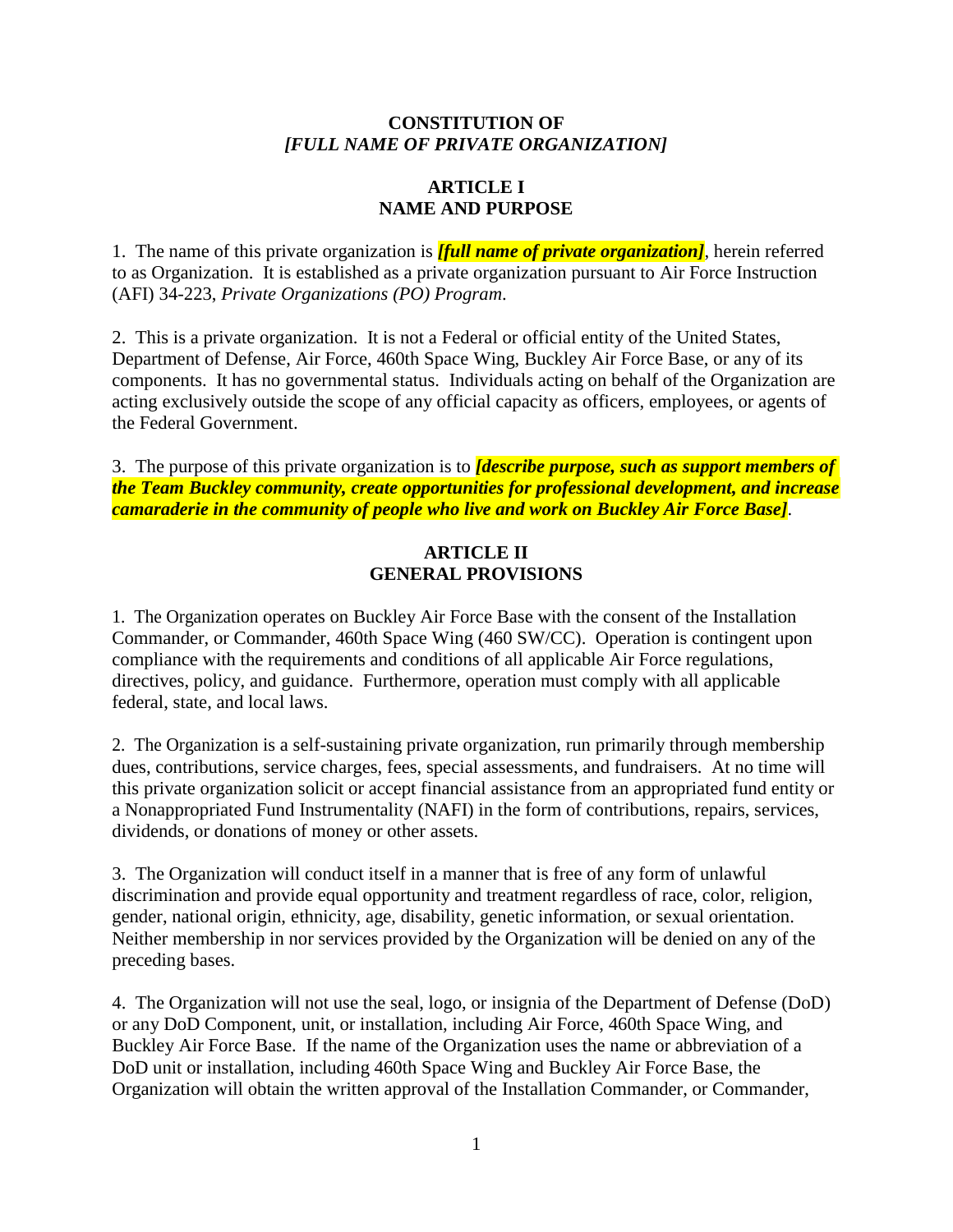460th Space Wing (460 SW/CC).

#### **ARTICLE III EXECUTIVE COUNCIL AND OFFICERS**

1. The administration of the Organization will be conducted by an Executive Council of four officers consisting of a President, Vice President, Secretary, and Treasurer. These officers will perform the duties specified in the Organization's By-Laws as well as those duties usually incident to their offices. These officers are responsible for asset accountability, liability satisfaction, and sound financial and operational management of the Organization. Officers must be members in good standing. All officers will serve in a volunteer and voluntary capacity. No officer will receive compensation for his or her efforts, monetary or otherwise. No one may hold more than one officer position simultaneously.

2. Officers will be elected by a vote of the membership. The term of each officer will be one year. In the event that an officer cannot fulfill the year-long term, an election will be held to fill the vacated position if, at the time the position is vacated, there are sixty or more days remaining in the year-long term.

3. The Executive Council will meet at least once each quarter of the calendar year. To establish a quorum for a meeting of the Executive Council, at least three of the four officers must be present to transact official business. An officer unable to attend a meeting of the Executive Council may vote in absentia or may name another officer to vote as his or her proxy.

#### **ARTICLE IV MEMBERSHIP**

1. Membership in the Organization is open to *[describe categories of individuals who may become members, such as all active duty, Reserve, and Guard enlisted military members assigned or attached to Buckley Air Force Base]*. Membership is strictly voluntary. Membership will not be denied on the basis of race, color, religion, gender, national origin, ethnicity, age, disability, genetic information, or sexual orientation.

2. All members will have equal opportunity to seek office in the private organization.

3. All members will conduct themselves in a professional manner at all times and will represent Organization through actions and words that exemplify the purpose of the Organization. Members will treat each other and anyone with whom they come into contact in the course of the Organization's dealings with dignity and respect. The Organization and its members will not support or participate in any activity that may discredit the United States, Department of Defense, Air Force, 460th Space Wing, or Buckley Air Force Base or conflict with governmental activities.

4. Members will report any signs of fraud or other impropriety to the Commander or Director, 460th Force Support Squadron (460 FSS/CC/CL).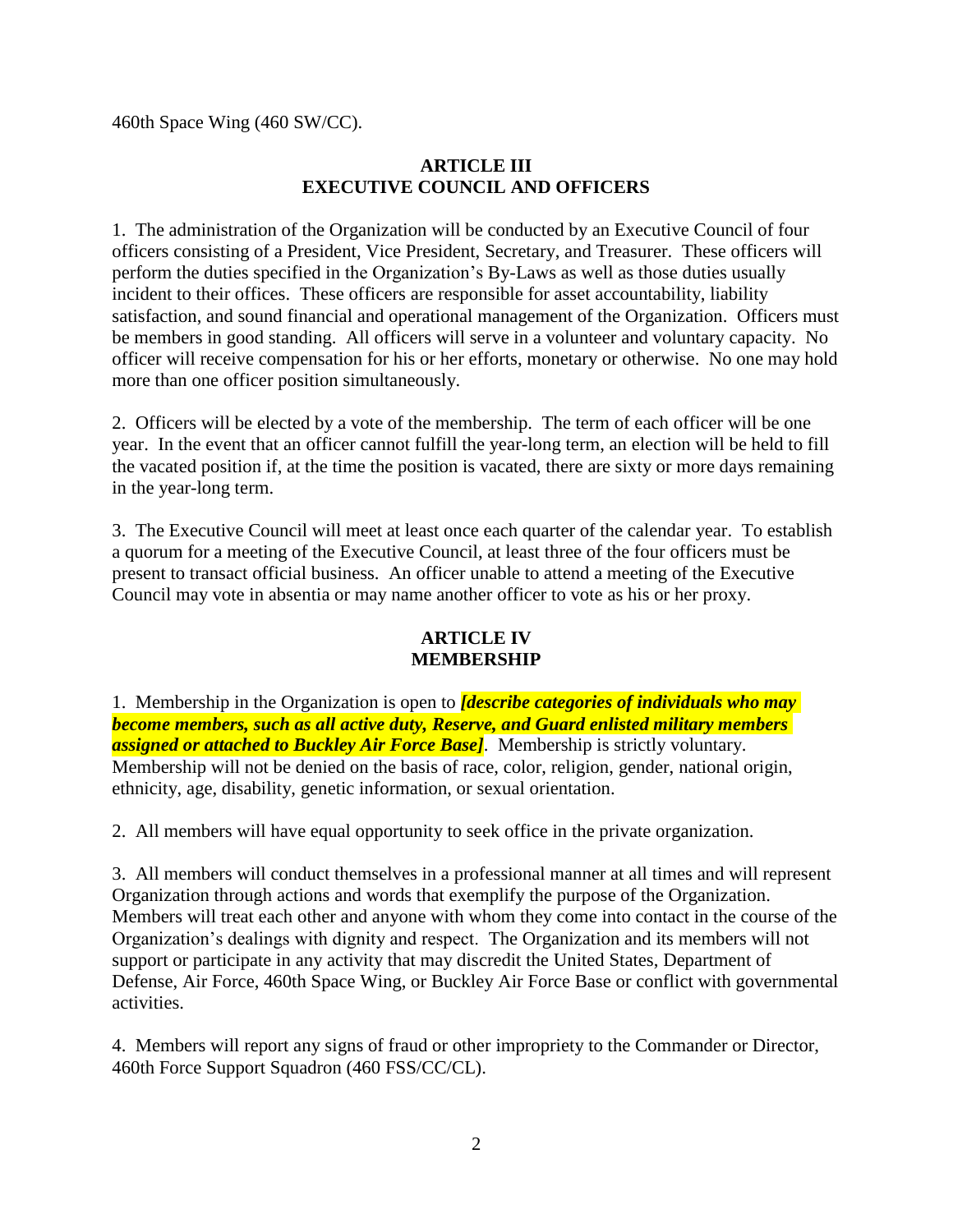5. Members will be personally and jointly and severally liable under the laws of the state of Colorado for obligations of the Organization and for organizational debts in the event the assets of the Organization are insufficient to discharge its liabilities. Members will receive and acknowledge a written notice that they are personally and jointly and severally liable for the financial obligations of the Organization. Members will sign the notice, which will be kept by the Secretary and provided to 460 FSS on an annual basis and when requested.

6. Membership may be terminated on the request of the member; the member's permanent departure from the local area; or the member's termination of affiliation with Buckley Air Force Base. Termination for any of these reasons does not require a vote.

7. Membership may be involuntarily terminated if a member is delinquent on payment of membership dues, contributions, service charges, fees, special assessments, or any other similar charges levied on members for more than three months. Membership may be involuntarily terminated for unprofessional or criminal conduct. Involuntary termination for any of these reasons requires the vote of at least two-thirds of the membership. At least two-thirds of those members voting must be in favor of termination in order to terminate a membership involuntarily.

# **ARTICLE V MEETINGS**

1. The Organization will conduct a members meeting at least once each quarter of the calendar year. To establish a quorum for a members meeting, at least one-third of the members must be present to transact official business. If there is a vote taken at the meeting, at least one-half of the membership must vote for the results to be valid. A simple majority vote is sufficient except to terminate an individual membership or as otherwise specified in the Constitution or By-Laws.

2. The President, or Vice President in the absence of the President, will preside at all meetings. Meetings will be conducted in accordance with Robert's Rules of Order.

3. The Secretary, or Treasurer in the absence of the Secretary, will record minutes of all meetings. Such minutes will be reviewed and approved by the presiding officer and made available on request no later than 15 days after the meeting.

## **ARTICLE VI FINANCES**

1. The Organization will be financed primarily through membership dues, contributions, service charges, fees, special assessments, and fundraisers. Membership dues, contributions, service charges, fees, special assessments, and any other similar charges levied on members will be decided by a vote of the membership. Dues will not be changed more than once per calendar year.

2. Funds will be secured and disbursed by the Treasurer, who will provide a financial statement that includes deposits and withdrawals at every members meeting. The financial statement will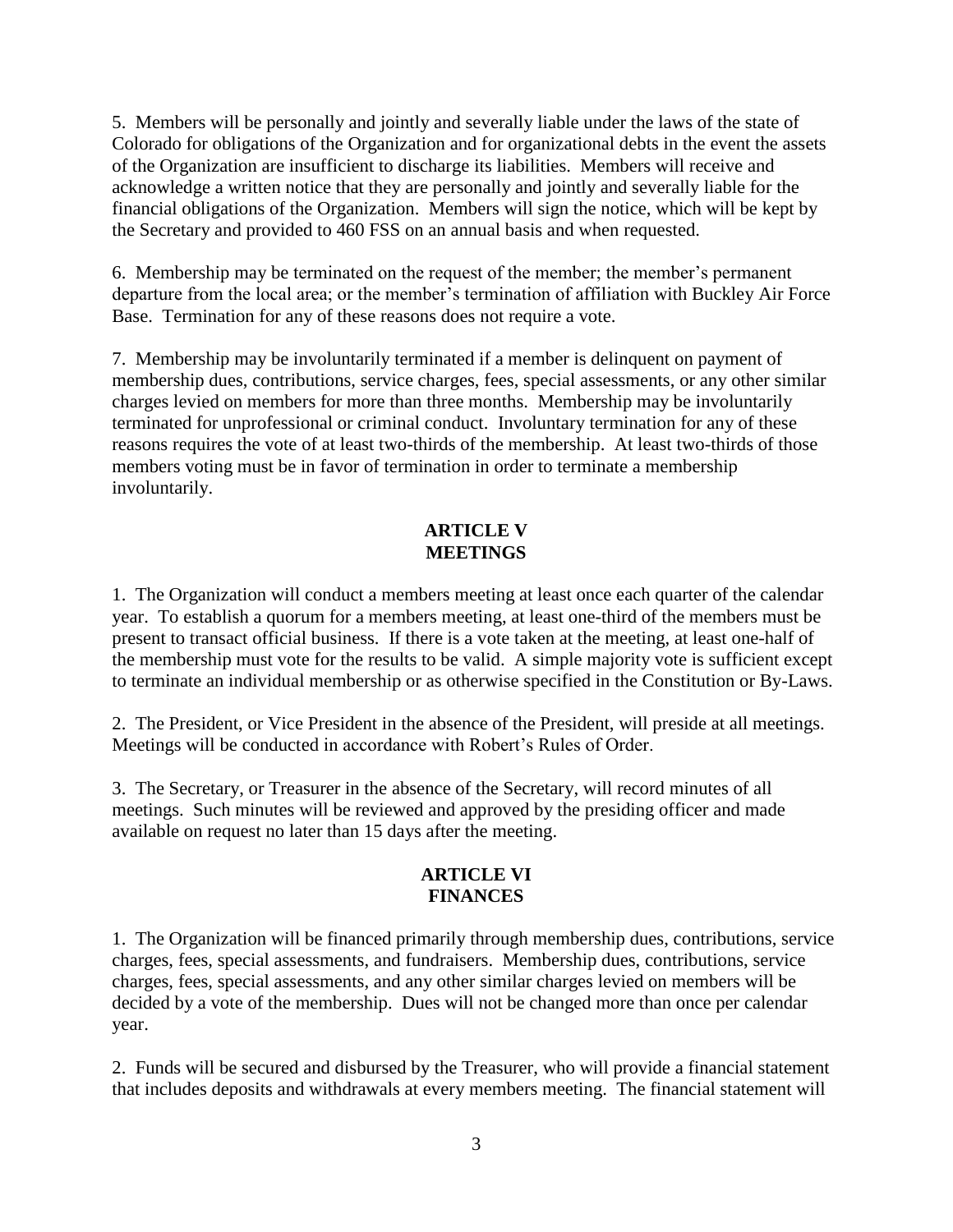be incorporated in the meeting minutes.

3. There will be an annual audit of the Organization's finances. If the Organization's annual gross revenues are at least \$100,000 but less than \$250,000, members will vote to appoint an accountant, who will conduct an annual audit of the Organization's finances. If annual gross revenues are \$250,000 or more, members will vote to appoint a Certified Public Accountant to conduct the annual audit. The Organization will pay for accountant services from its funds.

### **ARTICLE VII ACTIVITIES**

1. The Organization will furnish its own equipment, supplies, and other materials to conduct its activities. The Organization may request and receive approval to conduct meetings of reasonable duration and frequency on a DoD installation. The Organization may be required to reimburse for any services or support received from the installation.

2. The Organization will not engage in frequent or continuous resale activities directly or through a third party. The Organization may be authorized to conduct occasional events for fundraising purposes by 460 SW/CC or his or her designee. Approval is necessary whether the fundraiser is conducted on or off the installation. The Organization will not conduct more than two fundraisers per calendar-year quarter. Except as an approved fundraiser, the Organization cannot advertise for, make referrals to, or encourage use of a commercial business. The Organization will not engage in activities that duplicate or compete with those of any 460 FSS, Services, NAFI, or Army and Air Force Exchange Service (AAFES) operation on the installation, except as permitted by AFI 34-223 and AFI 36-3101*.* The Organization may not sell or serve alcoholic beverages.

3. Fundraisers must comply with AFI 34-223 and AFI 36-3101, *Fundraising Within the Air Force*. Fundraiser requests must be submitted in a timely fashion to 460 FSS. All fundraisers must be approved in advance by 460 SW/CC or his or her designee.

4. The Organization will not solicit for funds or donations of any kind on any DoD installation. Off-base solicitations must state clearly that the solicitation is being conducted by the Organization and not by the United States, Department of Defense, Air Force, 460th Space Wing, or Buckley Air Force Base.

5. The Organization will not haze or harass its members.

## **ARTICLE VIII INSURANCE**

1. The Organization will maintain liability insurance unless the Organization requests through 460 FSS and 460 SW/CC or his or her designee waives the requirement in accordance with AFI 34-223. A copy of the insurance policy or waiver will be provided to 460 FSS. Regardless whether this requirement for continuous liability coverage is waived, the Organization may be required to obtain liability insurance for a specific event that involves a greater risk of injury or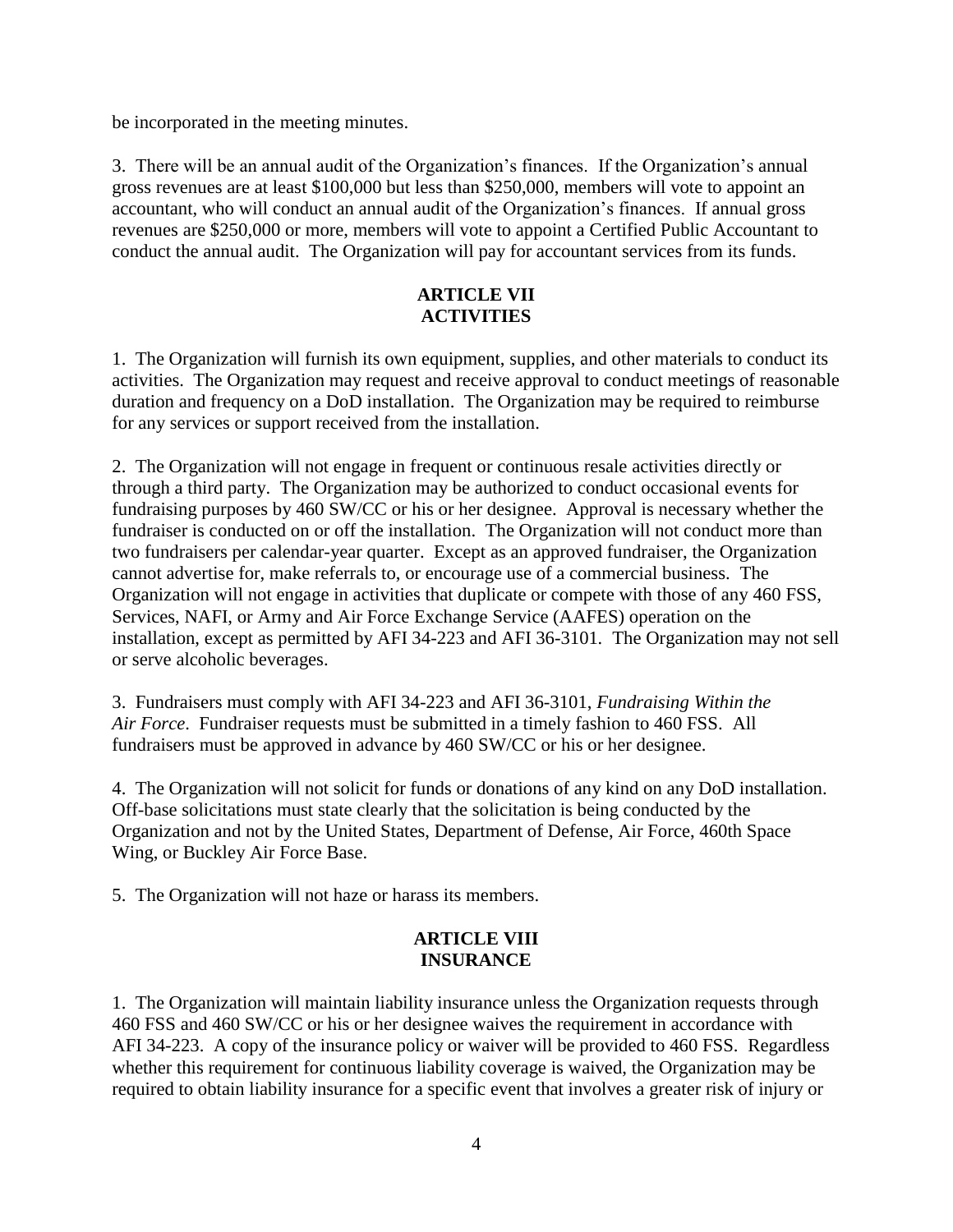damage. If waived, the requirement to maintain liability insurance will be re-evaluated on an annual basis.

2. The Organization holds harmless and will indemnify the United States, Department of Defense, and any of its agents or units for claims arising from any of the Organization's activities.

### **ARTICLE IX AMENDMENTS**

1. Amendments to the Constitution may be proposed by any member and voted upon by the membership. Incorporation of an approved amendment into the Constitution is subject to the review and approval process set out in AFI 34-223.

2. The Constitution will be reviewed at least every two years; when there is a change in the purpose, function, or membership eligibility; or when there is an amendment, whichever comes first.

3. The Constitution is accompanied by By-Laws. If there is a conflict between the Constitution and By-Laws, the Constitution will take precedent.

## **ARTICLE X DISSOLUTION**

1. The Organization may be dissolved on a vote of the membership. The Organization may also be dissolved by order of 460 SW/CC.

2. Prior to dissolution, the Organization must notify 460 FSS/CC/CL of the Organization's intent to dissolve and prepare a time-phased plan. The time-phased plan to dissolve must include a plan to satisfy any outstanding debts, liabilities, or obligations. The Organization must use its funds to satisfy any outstanding debts, liabilities, or obligations before they are allocated for any other purpose. If the Organization's funds are insufficient, then the Organization's members may be held personally and jointly and severally liable. Disposition of remaining funds and residual assets will be determined by a vote of the membership. The Organization may vote to donate remaining funds and residual assets as a gift to the Air Force pursuant to AFI 51-601, *Gifts to the Department of the Air Force*, or as a NAFI donation pursuant to AFI 34-201, *Use of Nonappropriated Funds (NAFs)*.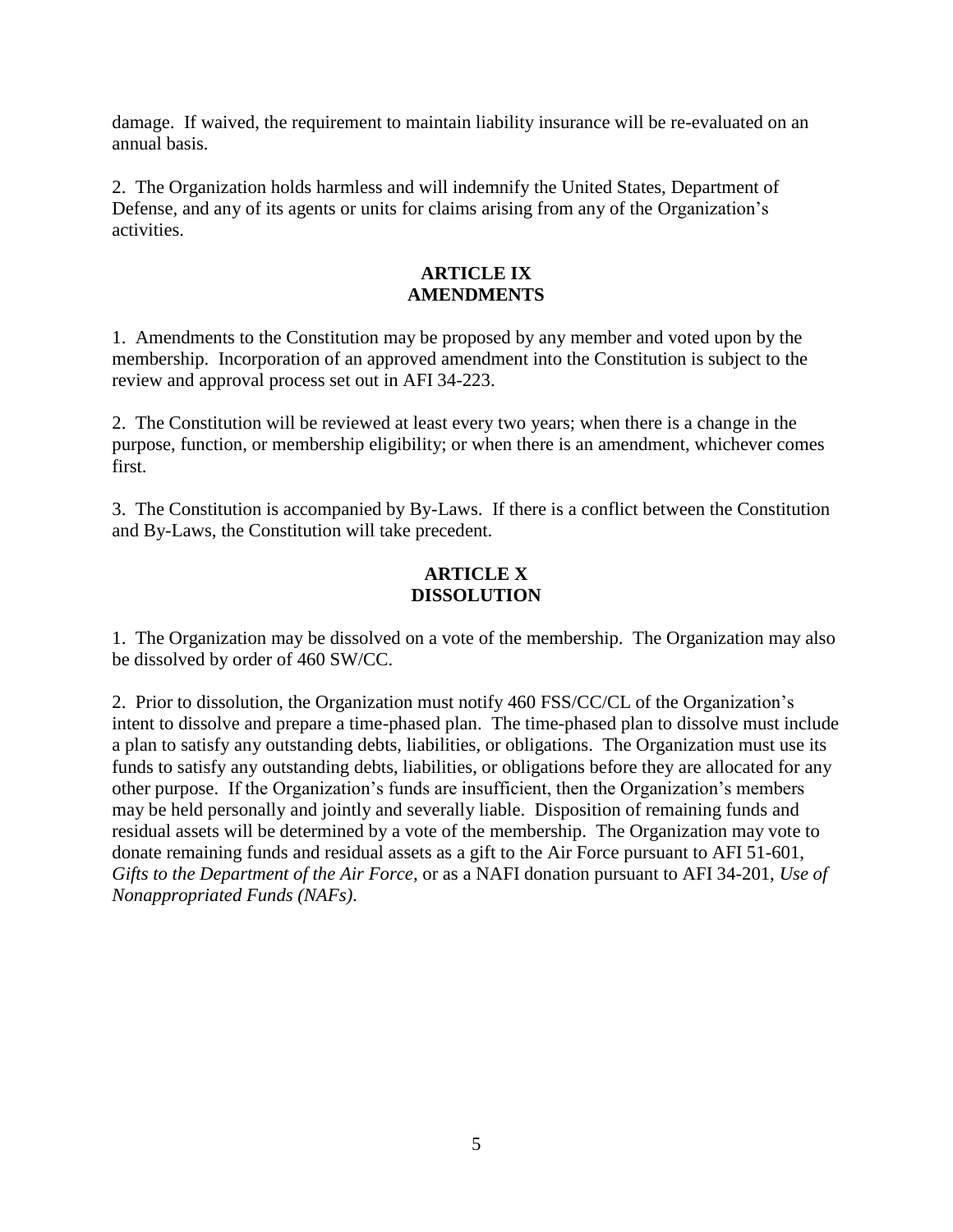This Constitution is submitted for approval by

SIGNATURE DATE

PRINTED NAME

President and the settlement of the settlement of the settlement of the settlement of the settlement of the settlement of the settlement of the settlement of the settlement of the settlement of the settlement of the settle

I recommend (approval) (disapproval).

SIGNATURE DATE

PRINTED NAME

Chief, Resource Management Flight 460th Force Support Squadron

I recommend (approval) (disapproval).

SIGNATURE DATE

PRINTED NAME

Director, 460th Force Support Squadron

I recommend (approval) (disapproval).